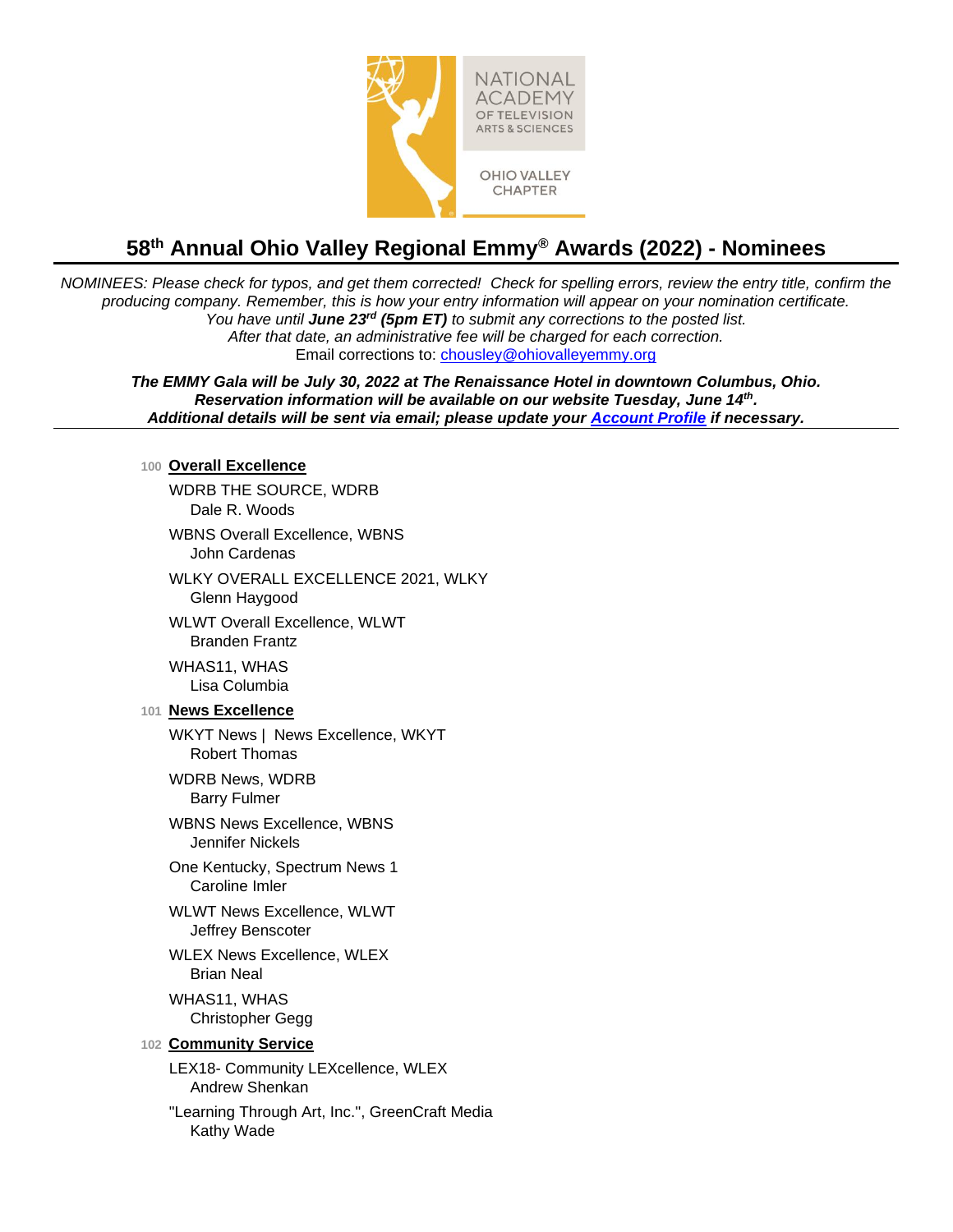## **103 Interactive Video** *\*No entries received a nomination in this category.* **200A Morning or Daytime Newscast** Independence Day Mass Shooting, WLWT Stephanie Bruner, Jason Obergefell, Bailey Vertin WDRB News at 11:30, WDRB Erin Pryor, Cara Catlett WLKY 9AM NEWS - DEVASTATION IN KENTUCKY, WLKY Olivia Eiler, Julie Dolan, Erica Fox, Matt Milosevich, William E. DeReamer **200B Evening Newscast** Searching for answers in the Eric Cole case, WKEF/WRGT Nina Pieri, Megan O'Rourke, Adam Aaro, John Shaffer WDRB News at 4, WDRB

- Brandi Utley, Cara Catlett, Kyle Lizenby
- WLKY 5PM NEWS DEVASTATION IN KENTUCKY, WLKY Erin Gritton, Vicki Dortch, Jay Cardosi, Jennifer Baileys, Jennifer Osburne

The Impact of the December 10th Tornado, WFIE Joe Schlaerth

WHAS11 NightTeam, WHAS Megan Short, Isaiah Kim-Martinez, Joe Federle, Alyssa Newton

#### **200C Weekend Newscast**

LEX 18 News at 6:00: The 2021 Kentucky Tornadoes, WLEX Jennifer Smith, Nancy Cox, Conroy Delouche, Floyd Baldwin, Brian Stahl, Leigh Searcy, Tyler Ross, Kristen Edwards

WDRB News at 10, WDRB Rod Hissong, Hannah Strong, Erica Combs, Jennifer Keeney, Breon Martin, Grace Hayba, Stuart Hammer, Dakota Sherek, Brendan Logue

WHAS11 at 6:30PM, WHAS Jeffrey Burnett, Matthew Torres

#### **201 News Special**

Project CommUNITY: Black & Blue, WLWT Jatara McGee, Angela Johnson, Kristin Kay

Cincinnati: 20 Years of Change, Kyle Inskeep, Doug Lillibridge, Tim Fair, Ray Pfeffer

Louisville in Crisis, WDRB

Gilbert Corsey, Fallon Glick, Darius Bowie, Justin Hawkins, Travis Ragsdale, Stuart Hammer, Valerie Chinn, Don Dunn, Chris Sutter, Dominik Fuhrmann, Emily Evans, Doug Smith, Jennifer Keeney

It's About Pride: Be Bold. Be True. Be You., WCPO Evan Millward, Tanya O'Rourke, Kristyn Hartman, David McDonald, Ramsay Fulbright, Whitney Miller, Michael Benedic, SCOTT WEGENER

20th Anniversary of 9/11, WCMH Charles Busby, Colleen Marshall, Alex Smith

Breaking the Cycle, WHAS Megan Short, Andrea Ash, Christopher Daniels, Kristin Crawford, Phillip Murrell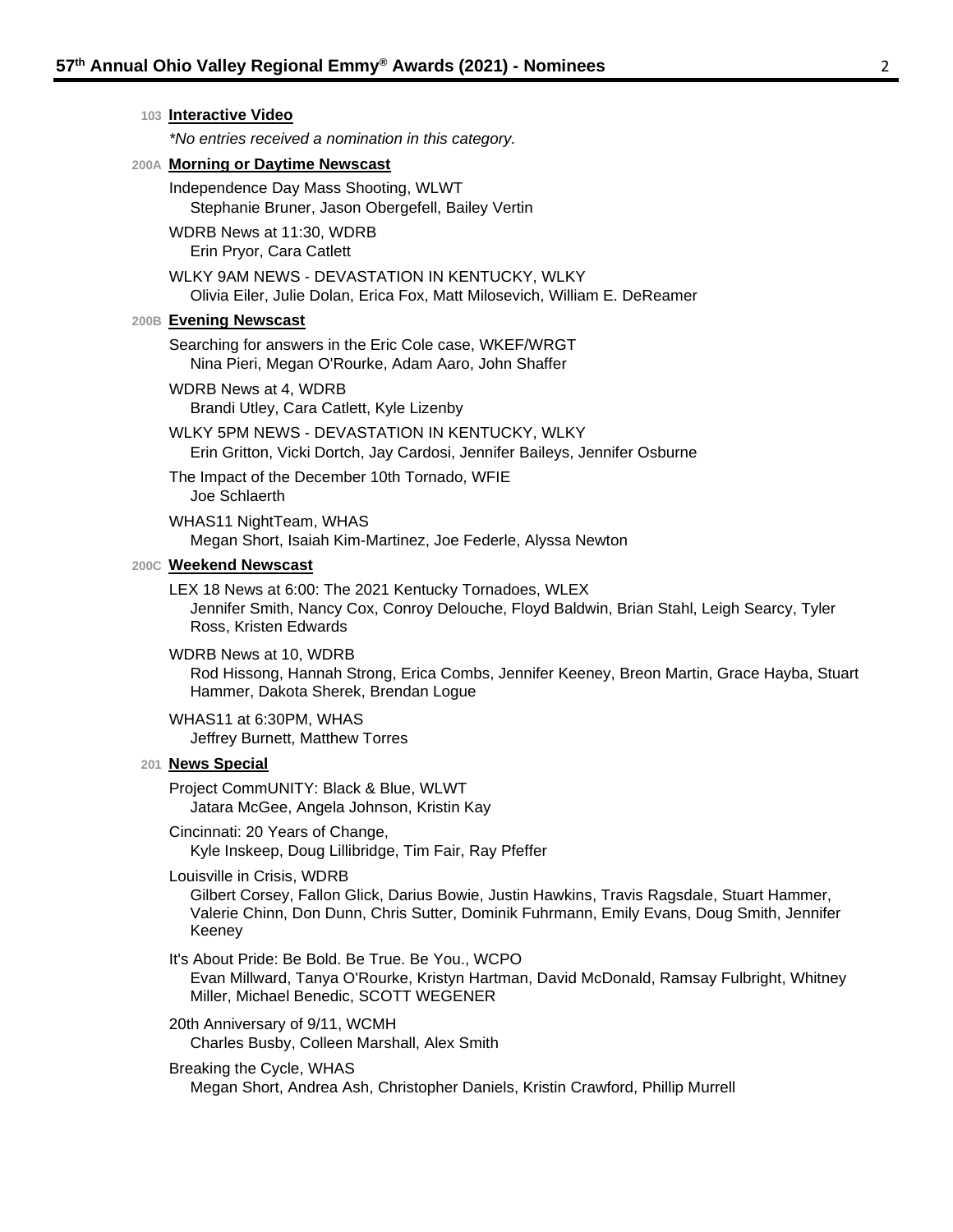#### **202 Daily News Report (single shift)**

Safety In The Ground, WHAS John Charlton

NY Firefighter Reconnects with Cub Scout, WBNS Brittany Bailey

ANGEL SURVIVES TORNADO, WLKY Jonathan Black, Gladys Bautista

She Tried to Save a Stranger's Life, WCPO Evan Millward, Michael Benedic

DEFYING THE ODDS, WLKY Munashe Kwangwari

Heartbreaking Loss, WHAS Matthew Torres, Jake Cannon

#### **203 Hard News Report (no production time limit)**

The Councilman's False Claims, WCPO Lot Tan, Craig Cheatham, Madison Schmidt

The crash, WDRB Gilbert Corsey

State police shrouded in secret, WDRB Stuart Hammer, Travis Ragsdale, Marcus Green, Jason Riley

Body camera captures near police shooting, WLWT Jatara McGee, Angela Johnson

#### **204A/B Breaking/Spot News**

Search & Rescue, Spectrum News 1 Jonathon Gregg

Fort Recovery Tornado Coverage, WHIO McCall Vrydaghs, Stuart Sherwood, Alex King, Josh Gregory, Dontae Jones, Jarod Thrush

Kentucky Tornadoes, Spectrum News 1

Erin Kelly, Jonathon Gregg, Trey Eckerle, Kyle Miller, Corey Giancola, Scott Currie, Wes Callison, Zachary Owens

"Flash flood submerges city streets, sparks chemical plant fire", WDRB Chad Mills, Greg Schapker

#### BREAKING NEWS - WESTERN KENTUCKY TORNADOES, WLKY

Jay Cardosi, Erin Gritton, Jennifer Baileys, Julie Dolan, Matt Milosevich, Vicki Dortch, Susanne Horgan, Anita Wise, Jeremy Kendall, Pete Longton, Mark Vanderhoff, Andrea Stahlman, Jamie Mayes

2021 Western Kentucky Tornado, WXIX Lauren Gray

Mayfield Tornado, WHAS Shay McAlister, Jessica Farley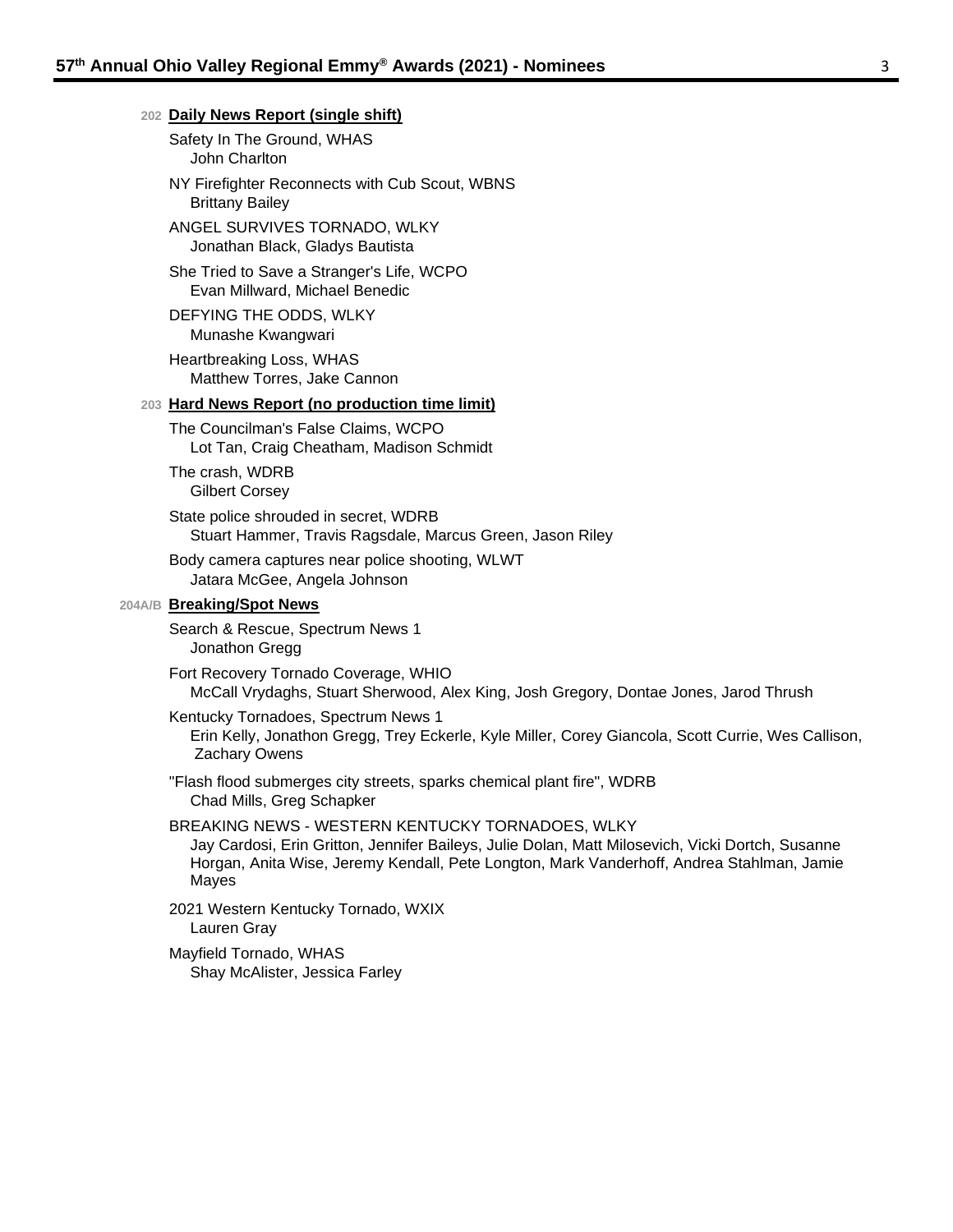#### **205 Continuing Coverage**

Kentucky Strong, Spectrum News 1 Jonathon Gregg, Erin Kelly

Fixing Problem Properties, WSYX/WTTE Lisa Rantala, Ben Frecker

#### Devastation in Kentucky, WDRB

Joel Schipper, Darius Bowie, Darby Beane, Zach Crabtree, Justin Hawkins, Fallon Glick, Emily Evans, Valerie Chinn, Scott Reynolds, Jonathan McEmber, Jordan Morton, Hayden Ristevski, Barry Fulmer, Jennifer Keeney

#### **206 Team Coverage**

Kentucky Tornado Outbreak, WKYT

Chris Bailey, Pope Cudd, Amber Philpott, Barton Bill, Lindsay Travis, Aimee Van Der Heyden

#### December Tornadoes, WDRB

Travis Ragsdale, Doug Smith, Lawrence Smith, Zach Crabtree, Cara Sabin, Michael Dever, Travis Kircher, Hannah Strong, Sterling Riggs, Andy Russell, Christie Battista, Elise Martino, Jennifer Keeney, Barry Fulmer

West Virginia Delegate Charged Following Breach At U.S. Capitol, WSAZ Ryan Murphy

Kentucky Tornado, WHAS Grace McKenna, Rachel Droze, Bobbi McSwine

#### **207A Investigative - Single Report**

Dead Zones, WBNS Bennett Haeberle

Couple Shaken After Swatting Incident, WLEX Leigh Searcy, Tyler Ross, Morgan Eads

Power Struggle, WSAZ Brendan Tierney

Surviving Strong, WAVE Natalia Martinez

Strapped and tased till death, WAVE Natalia Martinez

TaNesha Chappell's final hours exposed, WAVE Natalia Martinez

#### **207B Investigative - Multiple Reports**

The heroin havens, WAVE John Boel

What Happened to Ta'Neasha Chappell, WDRB Gilbert Corsey, Emily Evans, Darius Bowie

School Board Member Faces Ethics Questions, WLEX Leigh Searcy, Tyler Ross, Morgan Eads

911 Nightmare: Failure To Dispatch, WLWT Sheree Paolello, Ron Schmidt, Michael Carnevale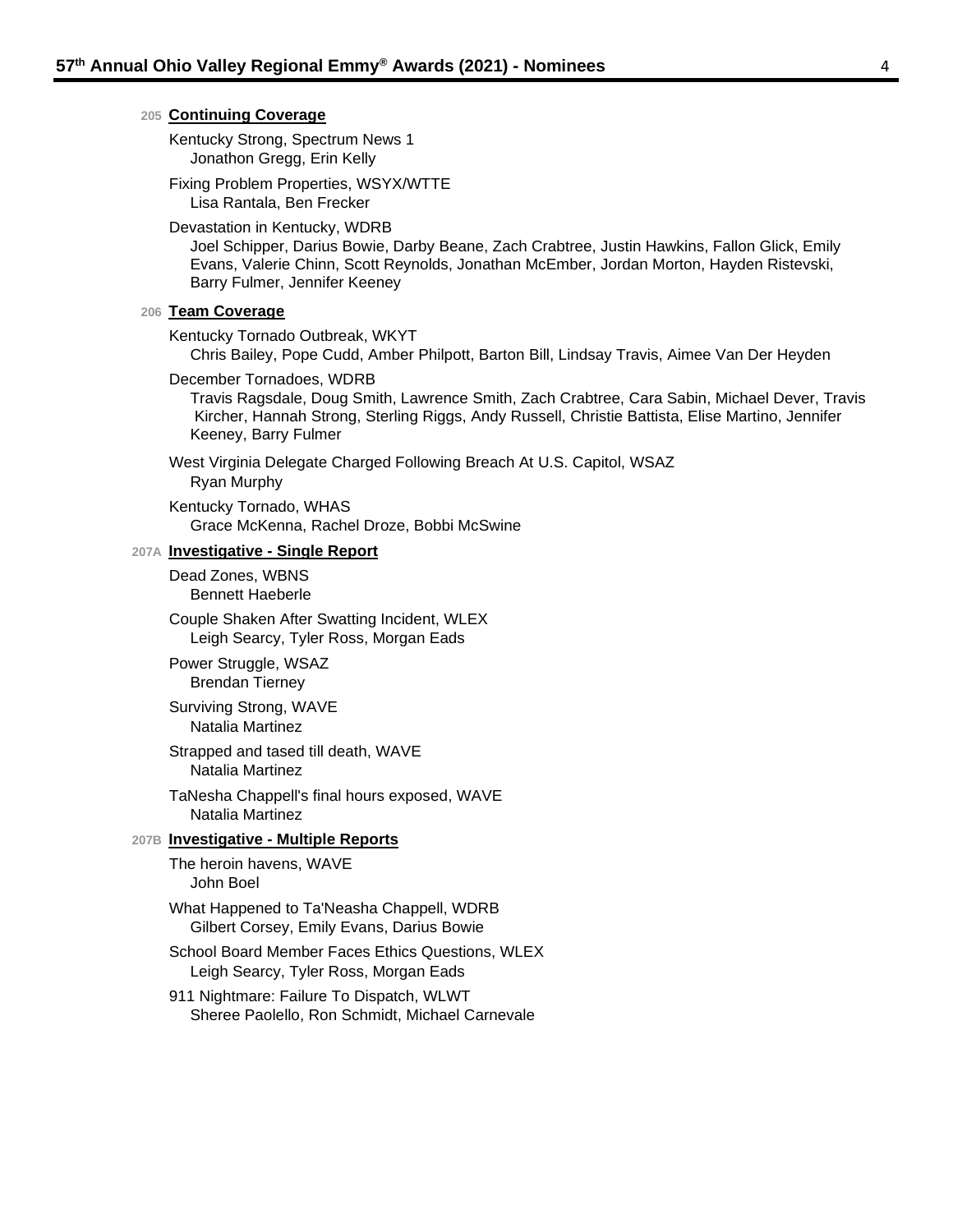#### **208A News Feature - Light Feature**

Remembering Alicia: Family keeps daughter's legacy alive after 9/11, WKEF/WRGT Adam Aaro, Holden Robinson

- A LEGO Deployment, WBNS Bryant Somerville, Nicki Thacker
- Dads and Daughters, WKRC Brad Johansen, Matt Blinn

#### **208B News Feature - Serious Feature**

Mending Broken Hearts, WDRB Gilbert Corsey, Jonathan McEmber

Community Supports Victim of Stolen Bike, WLWT Karin Johnson, Chris Knight

Teens Talk, WSYX/WTTE Haley Nelson, Darin Young

Mob Mysteries, WHAS Andrea Ash

Risks of the River, WHAS Heather Fountaine, Nick Goldring

How Many Shots A Night?, WXIX Chris Riva, Jason Scott

#### **209A/B, 219A/B Arts/Entertainment/Lifestyle - News**

The Colorful World Of Columbus Murals, WBNS Kevin Landers, Scott Doelling

Exploring Ohio, Spectrum News 1 Ohio Sophia Constantine, Brandon Coello Amaya, Jeffrey Hitsman

Weekend Pass-Ohio, Spectrum News Ohio Brionna Rivers

#### **210A/B Business/Consumer/Technology - News**

Schools Are Spying, WKRC Cassandra Arsenault

Affordable Housing: Changing the Game, WSYX/WTTE Lisa Rantala

Careers After Coal, Spectrum News 1 Jonathon Gregg

Stop the calls, WBNS Bennett Haeberle

Ohio BMV makes millions selling driver data, WBNS Bennett Haeberle

Bogus Bourbon, WHAS John Charlton, Phillip Murrell

Teen Technology Addiction, WKRC Kathryn Robinson, Bryan Dykes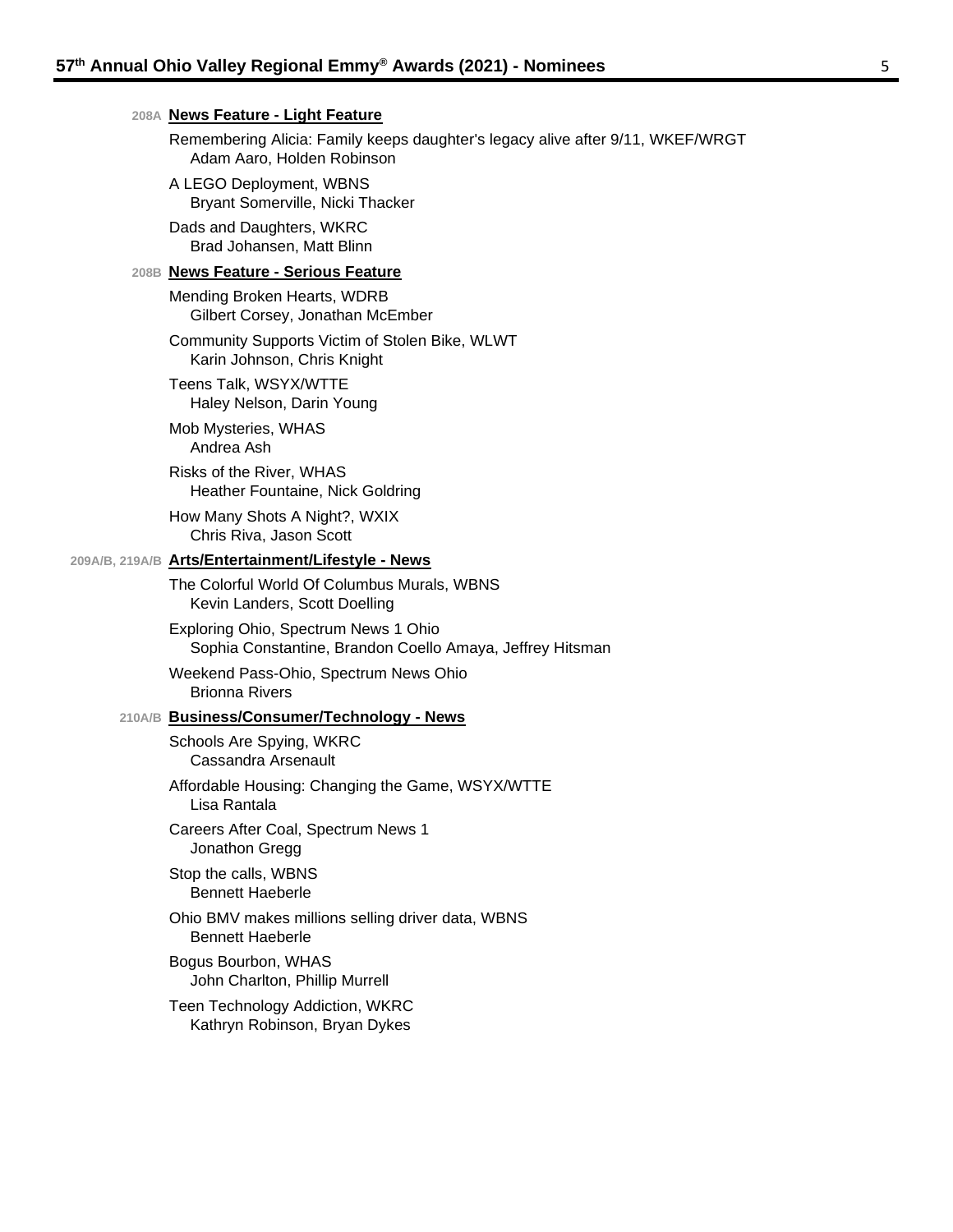#### **211A/B, 214 A/B Children/Youth/Teen/Eudcation/Schools - News**

"For Kaitlin, Daisy and Autumn", WBNS Bryant Somerville, Nicki Thacker

Digital Decline, WDRB Gilbert Corsey, Kevin Wheatley, Dalton Rinehart

Students MIA on NTI, WHAS Andrea Ash

A County Divided, WHAS Shay McAlister

#### **212A/B Crime - News**

Assault at the Cockfight, WKRC Duane Pohlman

Cold Case Files, WCHS Leslie Rubin, Larry Clark, Matt Durrett

DOE hunting, WDRB Darby Beane, Justin Hawkins

A Blank Slate: A second chance for people with criminal records, WHAS Dennis Ting, Christopher Daniels

Nurse's Aide Accused of Raping Patients, WLWT Karin Johnson, Chris Knight

Carjacking Capital, WHAS Hayley Minogue

Elizabethtown's Murder Mystery, WHAS Heather Fountaine, Steve Peake

#### **213A/B Diversity/Equity/Inclusion - News**

Bus Stop Barber, Spectrum News 1 Jonathon Gregg

Louisville's version of stop and frisk, WDRB Gilbert Corsey, Jason Riley

Central State Hopsital, WHAS Shay McAlister, Phillip Murrell

### **215A/B Environment/Science - News**

Fallout, WKRC Duane Pohlman

Creek Runner, WDKY Marvin Bartlett

Keeping Cows Happy, Spectrum News Ohio Michelle Alfini

Ohio's Dirty Dispute, WSYX/WTTE Lisa Rantala, Ben Frecker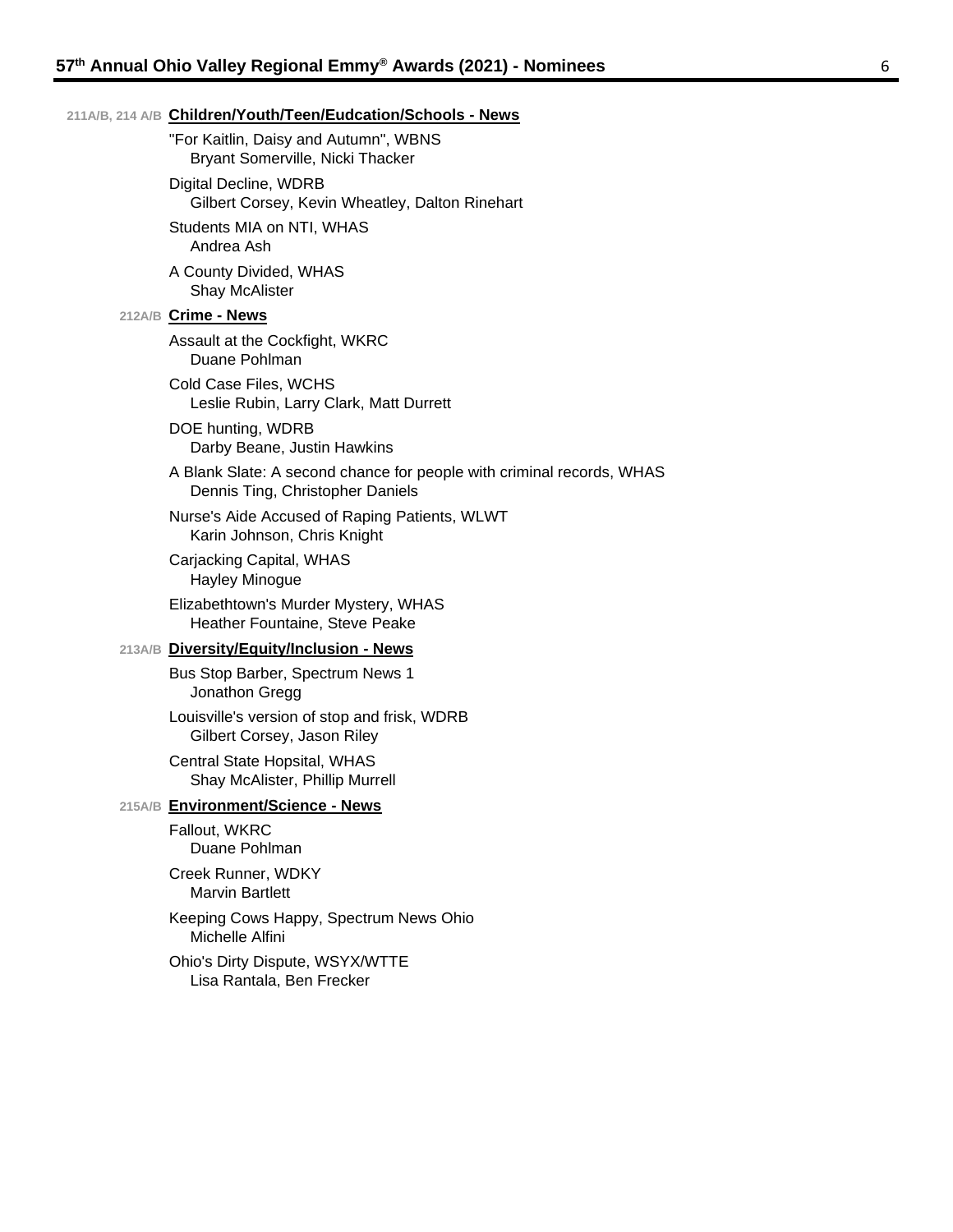| 216A/B Health/Medical - News                                                                                                     |
|----------------------------------------------------------------------------------------------------------------------------------|
| Critical Blood Shortage Threatens Transplants, Spectrum News Kentucky<br><b>Ashleigh Mills</b>                                   |
| A Quiet Crisis: Mental Health and the Pandemic, WDRB<br>Chad Mills, Marcus Green, Dalton Rinehart                                |
| Chamber of Hope / Pain Relief Without Pills, WKRC<br>Duane Pohlman                                                               |
| Awake and Under the Knife: A Firsthand Look at a Hip Replacement Surgery, WAVE<br>Kenneth Baker                                  |
| Overnight with EMS during Louisville's Most Violent Year, WDRB<br>Fallon Glick, Darius Bowie, Justin Hawkins                     |
| Act for ALS, WLWT<br>Sheree Paolello, Ron Schmidt, Michael Carnevale, Austin Maynard                                             |
| Fertility Fraud; Exposing Doctor Donor, WHAS<br>Shay McAlister                                                                   |
| 217A/B Historical/Cultural - News                                                                                                |
| These guys sacrificed their lives': Sculpting a 400-pound Black Civil War Soldier, Spectrum News 1<br><b>Charles Ringwalt</b>    |
| Preserving Poindexter Village, WBNS<br>Angela Reighard                                                                           |
| 'Devils in that water': How flooding changes communities forever, The Cincinnati Enquirer<br>Meg Vogel                           |
| Redlining Louisville: How discriminatory real estate practices created modern health inequities in<br>Dennis Ting, Taylor Weiter |
| 218A Human Interest - News (single shift)                                                                                        |
| When The River Meets The Sea, WBNS<br>Bryant Somerville, Chris Poturalski                                                        |
| Charlie the Watch Repairman, WHAS<br>Dennis Ting                                                                                 |
| Seeing is Believing, WBNS<br>David Holmes                                                                                        |
| Love Note Returned, WLEX<br>Austin Pollack, Tyler Ross                                                                           |
| 218B Human Interest - News (no production time limit)                                                                            |
| Flower Bandit, WDRB<br>Chris Sutter, Dominik Fuhrmann                                                                            |
| Uber Care, WSYX/WTTE<br><b>Robert Kendrick</b>                                                                                   |
| "Pen pals of 80 years, in different countries, meet for first time", The Cincinnati Enquirer<br>Meg Vogel                        |
| Spirit of love, WDTN<br>Kelley King                                                                                              |
| Nightbirde, WKRC                                                                                                                 |

Brad Johansen, Matt Blinn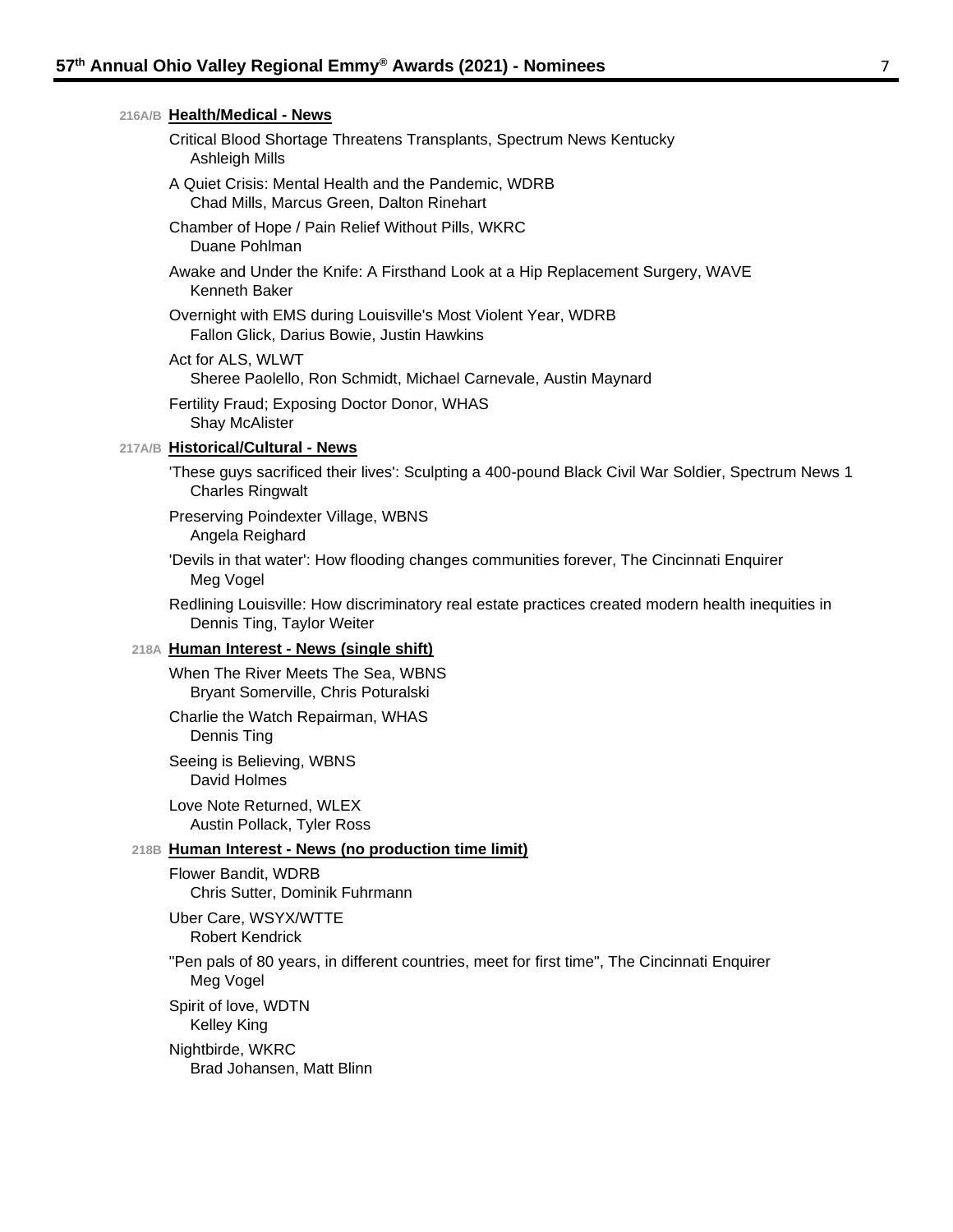|  | 220A/B Military - News                                                                                                                                 |
|--|--------------------------------------------------------------------------------------------------------------------------------------------------------|
|  | QUILTS OF VALOR, WLKY<br>Julie Dolan, Jonathan Black                                                                                                   |
|  | Veterans Day Delivery, Spectrum News 1<br>Jonathon Gregg                                                                                               |
|  | Honor Flight 109 & 110, WKRC<br>Brad Johansen, Matt Blinn                                                                                              |
|  | 9/11 Twenty Years Later: Miami Valley Gold Star families reflect on sons' service and sacrifice, WHIO<br>Molly Koweek, Matthew Simon, Michael Burianek |
|  | 221A/B <b>Nostalgia - News</b>                                                                                                                         |
|  | From Facebook To Home, WAVE<br>Nicholas Picht                                                                                                          |
|  | Seinfeld Music Guy, WDRB<br>Chris Sutter, Dominik Fuhrmann                                                                                             |
|  | Breaking the Mold: Marian Spencer, "WKRC-TV, Local 12"<br>Eric Gerhardt, Stephanie Kuzydym, Kyle Inskeep                                               |
|  | "William ""Dummy"" Hoy: The Greatest Deaf Major League Baseball Player", WBNS<br>Kevin Landers, Scott Doelling                                         |
|  | 222A/B Politics/Government - News                                                                                                                      |
|  | Juvenile Justice: What isn't working?, WDRB<br>Travis Ragsdale, Stuart Hammer                                                                          |
|  | Kentucky's Unemployment Meltdown, WKYT<br>Barton Bill, Kristen Kennedy                                                                                 |
|  | Injustice in the Justice Cabinet, WAVE<br>John Boel                                                                                                    |
|  | City of Columbus claims immunity in crashes, WBNS<br><b>Bennett Haeberle</b>                                                                           |
|  | Broken Bridge of Madison County, WLEX<br>Leigh Searcy, Tyler Ross, Morgan Eads                                                                         |
|  | Closing a Loophole: WDRB Reporting Helps Change Ky. Law, WDRB<br>Chad Mills, Jason Riley, Dalton Rinehart                                              |
|  | The Carol Act, WLEX<br>Nancy Cox, Tyler Ross                                                                                                           |
|  | 223A/B Societal Concerns - News                                                                                                                        |
|  | One Story: Two Sides, WBNS<br>Bryant Somerville, Scott Doelling, Brittany Bailey                                                                       |
|  | Mentally ill on the street, WAVE<br>John Boel, Jeremy Mertz                                                                                            |
|  | Restored Citizens, WSYX/WTTE<br>Stacia Naquin, Dennis Spronck                                                                                          |
|  | The Delta 8 Debate, WHAS<br><b>Heather Fountaine</b>                                                                                                   |
|  | "A Letter to ""Presidet"" Biden", WSYX/WTTE<br>G. Edwin Wilson, Jackie Orozco                                                                          |
|  | Louisville in Crisis: The Problem, WDRB<br>Gilbert Corsey, Emily Evans                                                                                 |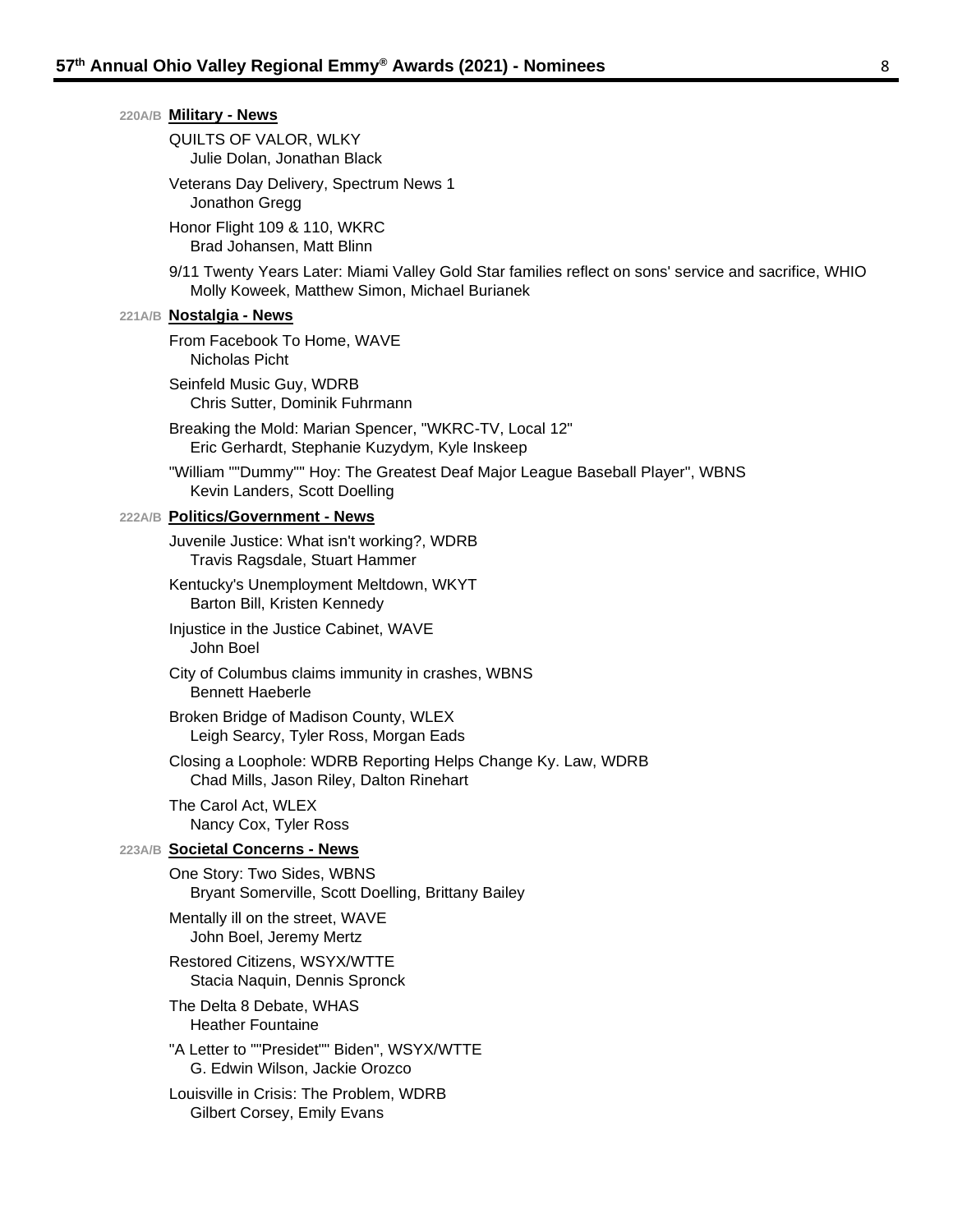| 224A/B Weather - News                                                                                                                                                                                        |
|--------------------------------------------------------------------------------------------------------------------------------------------------------------------------------------------------------------|
| Survivor Stories, Spectrum News 1<br>Jonathon Gregg                                                                                                                                                          |
| Deadly December Tornadoes Carve Path of Destruction Through Kentucky, WXIX<br>Frank Marzullo, Nicholas Helton                                                                                                |
| TWO YEARS LATER - MEMORIAL DAY TORNADO OUTBREAK 2019, WHIO<br>McCall Vrydaghs, Mike Burianek, Matthew Simon                                                                                                  |
| Ice Storm Coverage, WSAZ<br><b>Brandon Butcher</b>                                                                                                                                                           |
| 300A/B Sports Story - News                                                                                                                                                                                   |
| Give Me Rocks, WBNS<br>Bryant Somerville, Chris Poturalski                                                                                                                                                   |
| Remembering Derby: The way it's meant to be celebrated, WDRB<br>Chris Sutter, Justin Hawkins                                                                                                                 |
| The Big Picture, WXIX<br>Joe Danneman                                                                                                                                                                        |
| A Very Rare Team, WLEX<br>Nancy Cox, Brian Gilbert                                                                                                                                                           |
| Derby 147, WLKY<br>Scott Eckhardt                                                                                                                                                                            |
| Wrestling with a Decision, WXIX<br>Joe Danneman                                                                                                                                                              |
| 300C/D Sports Story - Short Form or Long Form Content                                                                                                                                                        |
| Ohio State Football: 2021 Sugar Bowl Recap, The Ohio State University<br>Juan Reyes                                                                                                                          |
| 2021 Hell is Real Hype Video, 4th Floor Creative<br>Tom Gelehrter, Marc Graham, Krista Schauder, Joshua Wingett, Cori Ward, Brett Hansbauer                                                                  |
| 2021 FC Cincinnati Intro Video, 4th Floor Creative<br>Tom Gelehrter, Marc Graham, Brennen Warner, Connor Leupp, Gregory Spencer, Krista<br>Schauder, Joshua Wingett, Cori Ward, Will Rettig, Brett Hansbauer |
| 2021 FC Cincinnati Kit Reveal, 4th Floor Creative<br>Tom Gelehrter, Marc Graham, Brennen Warner, Cori Ward, Connor Leupp, Joshua Wingett, Will<br>Rettig                                                     |
| Sacred Ground, Bally Sports<br>Jeff Platz, Steve Sirk, Melissa Kulwinski                                                                                                                                     |
| John Schlarman's Big Blue Wall, WLEX<br><b>Keith Farmer</b>                                                                                                                                                  |
| Columbus Blue Jackets - Hockey is for Everyone, Post House<br><b>Timothy Flaherty</b>                                                                                                                        |
| Let It Fly: The Series, Cincinnati Athletics<br><b>Eichel Davis</b>                                                                                                                                          |
| 301 Sports Program - Live                                                                                                                                                                                    |
| Sports of All Sorts, WCPO<br>Reggie Wilson, Christopher Gastright, Kyle Rhodes                                                                                                                               |
| Crew Live, Bally Sports<br>Tom Farmer, Bob Pennell, Melissa Kulwinski, Jeff Platz, Neil Sika, Jordan Angeli, Brett Hiltbrand                                                                                 |
| <b>BBN Gameday Citrus Bowl Preview, WLEX</b><br>Sydney DeLong, Brian Stahl, Keith Farmer, Maggie Davis                                                                                                       |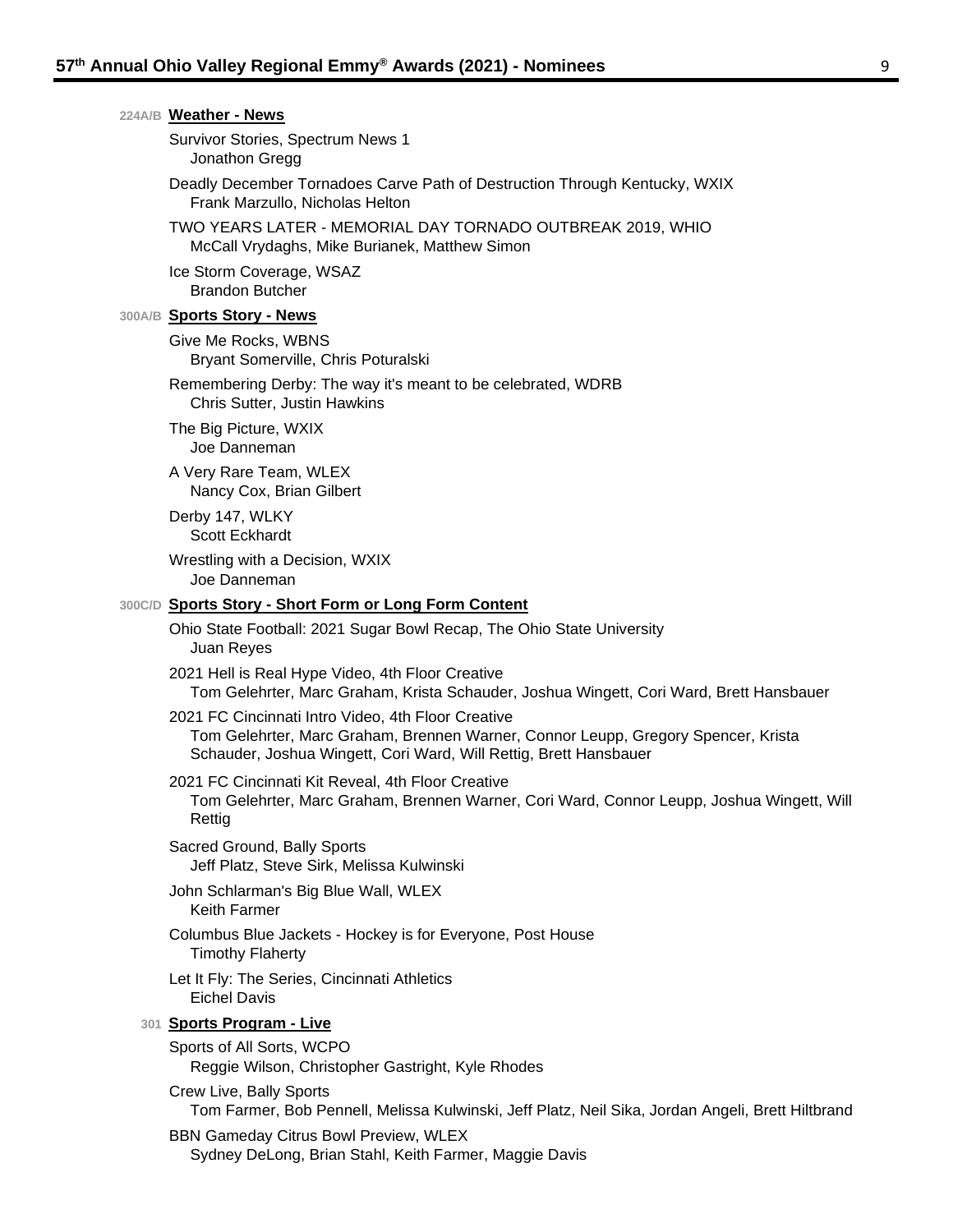#### **302/303 Sports Program - Post-Produced/Edited or One-Time Special**

#### Behind the Battle, Columbus Blue Jackets

Jonathan DeMuth, Derek Dawley, Marcus Stephenson, Donny DiCaprio, Patrick Cantwell, Andy Hookman

- LE8ENDARY, University Of Louisville Connor Putman, Tyler McEntire
- 2021 Bengals Weekly, Cincinnati Bengals Marisa Contipelli
- 1961 National Basketball Championship, Independent David Ashbrock

#### **304/305 Live Sporting Event - Game or Seasaon**

Columbus Bluejackets Hockey, Bally Sports Tom Farmer, Bob Pennell, Joel Goodling, Brian Filippetti, Matthew Sigafoos, David Bachman, Jeff Rimer, Jody Shelley, Dave Maetzold

- Pony League World Series Championship, Pikewood Creative Dan Lohmann, Roger Lenhart, Scott Bartlett, Aaron Shackelford
- Columbus Crew Soccer, Bally Sports

Tom Farmer, Bob Pennell, Melissa Kulwinski, Jeff Platz, Neil Sika, Jordan Angeli, Brett Hiltbrand

"Cincinnati Bengals vs Washington Football Team, Bengals TV Preseason Broadcast", Cincinnati Cincinnati Bengals

Reds Baseball: 2021 Season, Bally Sports

Tom Farmer, Bob Pennell, Joshua Hall, Brian Filippetti, Jennifer Heringer, Matthew Sigafoos, Jim Mueller, Lauren White

#### **400A Documentary - Cultural/Topical**

My Miracle Man, WLKY Scott Eckhardt

Dayton Arcade: Waking the Giant Part 2, ThinkTV

Richard Wonderling

Legacy: Women of Southeast Ohio, "Andie Walla Productions, LLC" Liz Pahl, Andie Walla, Melissa Salpietra

Schille, Loose Films Brett Reiter, Kurt Vincent, Irene Kim Chin

Walter Tevis: A Writer's Gambit, KET Tom Thurman

#### **400B Documentary - Historical**

Let Ohio Women Vote, ThinkTV Ann Rotolante

Angels on Horseback: Midwives in the Mountains, KET Chelsea Gorham, Matthew Grimm, Nancy Southgate

Crying Out For Answers - Ron Adrine and the House Select Committee on Assassinations, Ohio Jesse Bethea

Veterans Voices: Honoring Those Who Serve, WVNS Valerie Sullivan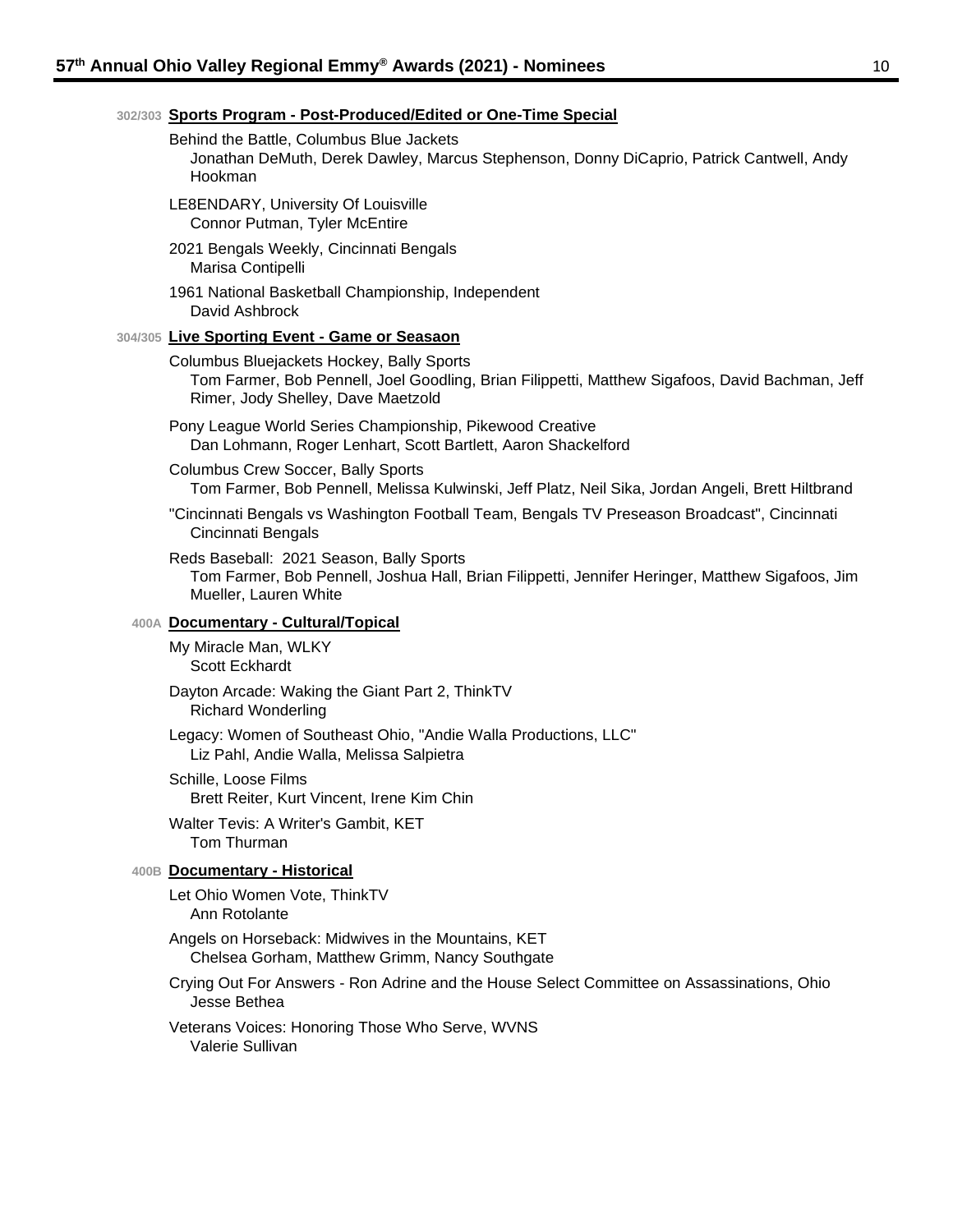#### **401A/B, 417B Magazine Program or Lifestyle – Long Form Content**

WDRB Positive, WDRB Chris Sutter, Jordan Morton, Jeff Gordon, Dominik Fuhrmann Kentuckiana Curiosity, WHAS Rob Harris, Jake Cannon, Kirin Pandit

#### **402A Public Affairs Program**

- Let's Talk Cincy : The Derek Chauvin Verdict, WLWT David Seals, Courtis Fuller, John Massey, Jatara McGee, John London, Austin Maynard
- Brent Spence Bridge Cincinnati | Tragedy on the Ohio, RESLV Scott Thompson, Steve May, Kyle Breitenstein

#### **403 Special Event Coverage**

- 2021 Dayton Holiday Festival Grande Illumination Special, WHIO Jennifer S. Bucheit, Trey Back
- Remembering Detective Greg Ferency, WTHI Susan Dinkel Jensen
- Derby is Back!, WDRB Candyce Clifft, Sterling Riggs, Cara Catlett, Jennifer Keeney

#### **404A/B Arts/Entertainment - Short Form or Long Form Content**

- The Art Show- Rookwood Pottery 140th Anniversary, WCPO Caryl Hefley
- The Rosenstocks -Just a Jar, Spectrum News Bryan Levin, Alison Momeyer
- Broad & High: Conservation Through a Lens, WOSU Public Media David Holm, Ryan Hitchcock
- Broad & High: Beth Himsworth, WOSU Public Media Mary Rathke, Ryan Hitchcock
- The Art of Traditional Mexican Cartoner  $\vdash$  a A Broad and High Segment, WOSU Public Media Leticia Wiggins, David Holm, Ryan Hitchcock
- Ohio: A State of Dance, OhioDance Jane D'Angelo, Rodney Veal, Jess Cavender, Candace Feck, Megan Davis Bushway

#### **405A/B Business/Consumer/Technology - Short Form or Long Form Content**

"Long Story Short ""Checkers 2""", Cincy Stories Chris Ashwell, Shawn Braley

Dr. B in 3: Artificial Intelligence, COSI Dr. Frederic Bertley, Dave Buker, Marci "Howdyshell, PhD", Erik Burdock, Rebecca Larsen, Tony Auseon

#### **406A/B Children/Youth/Teen - Short Form or Long Form Content**

Drawing with Mr. J, WOSU Public Media Cindy Gaillard, Jon Juravich, Ben Bays, Ryan Hitchcock

Books Alive! For Kids - A Black Anthology of Music: The Resilience of Jazz, GreenCraft Media Kathy Wade, Carissa Ray, Alphonzo Wesson, Jonathan Knosp, Jeff Barklage

#### **407B Crime – Long Form Content**

*\*No entries received a nomination in this category.*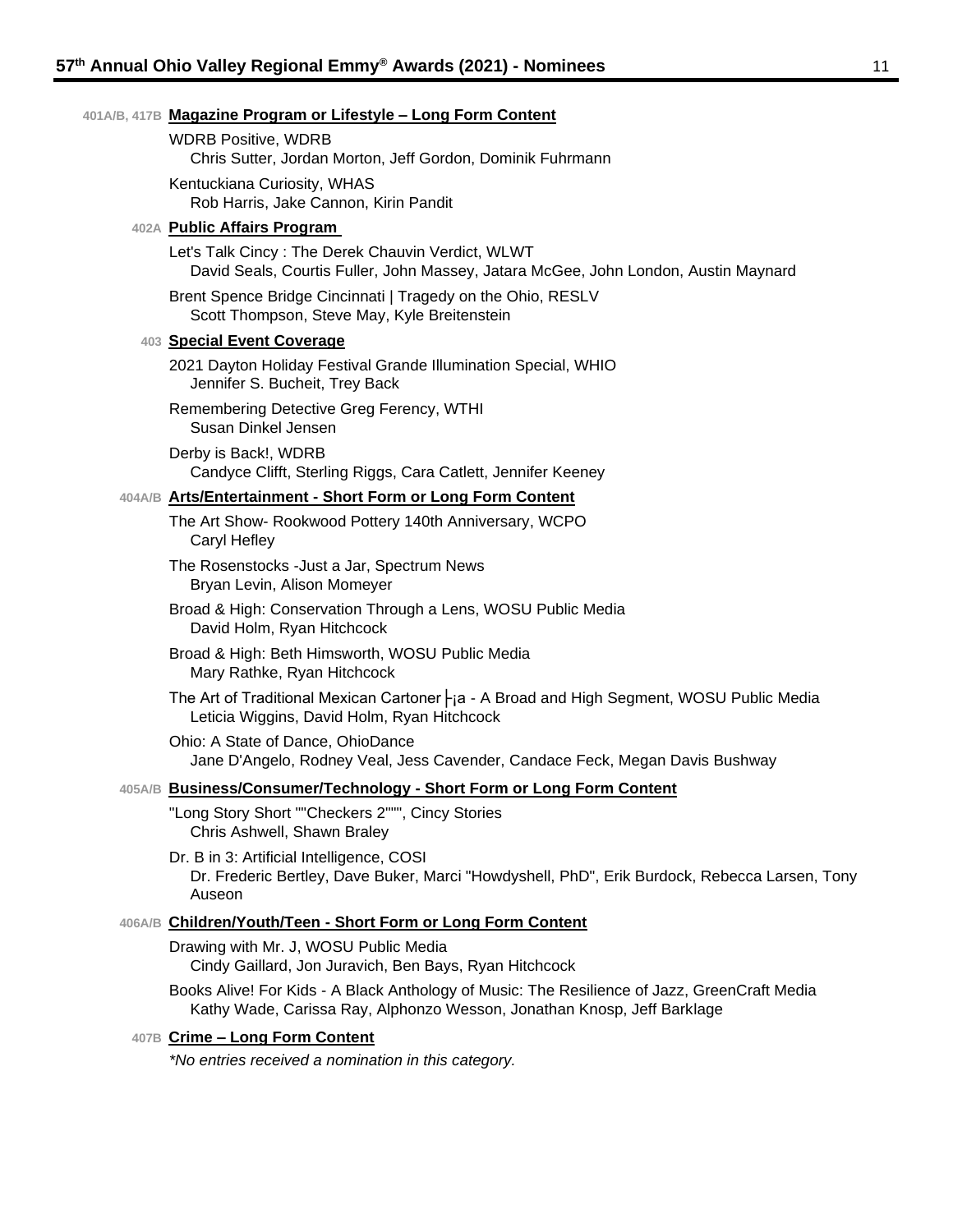Colleen Marshall, Jennifer Kiser

|        | 408A/B Diversity/Equity/Inclusion - Short Form or Long Form Content                                                                                                                                                          |
|--------|------------------------------------------------------------------------------------------------------------------------------------------------------------------------------------------------------------------------------|
|        | As One Racing, Lexington Police Department<br>Brenna Angel, Steven Richard                                                                                                                                                   |
|        | A Craft Story: Emerson, WYMT<br><b>Justin Skeens</b>                                                                                                                                                                         |
|        | "Long Story Short ""Stand Up""", Cincy Stories<br>Chris Ashwell, Shawn Braley                                                                                                                                                |
|        | Bill Turner Biography, Univeristy Of Kentucky College Of Arts & Sciences<br><b>Jake Klein</b>                                                                                                                                |
|        | 409A/B Education/Schools - Short Form or Long Form Content                                                                                                                                                                   |
|        | Empowering Students to Change the World, WBNS<br><b>Bram Fulk</b>                                                                                                                                                            |
|        | Ron Eller Biography, Univeristy Of Kentucky College Of Arts & Sciences<br><b>Jake Klein</b>                                                                                                                                  |
|        | "From Here to Career: Kait Matthey, Software Engineer", CET<br><b>Mark Lammers</b>                                                                                                                                           |
|        | Classrooms without walls, West Virginia University<br>Michael Esposito, Scott Lituchy, geoffrey coyle, Dave Ryan, Corbin Mills                                                                                               |
|        | 410A/B Environment/Science - Short Form or Long Form Content                                                                                                                                                                 |
|        | Dr. B in 3: OMG it's GMO's, COSI<br>Dr. Frederic Bertley, Dave Buker, Marci "Howdyshell, PhD", Bethany Trang, Alyssa "Cassabaum-<br>Smith, PhD", Erik Burdock, Rebecca Larsen, Tony Auseon                                   |
|        | QED with Dr. B - The Science of Taste, WOSU Public Media<br>Cindy Gaillard, Ben Bays, David Holm, Diana Bergemann, Frederic Bertley, Marci Howdyshell,<br>Leticia Wiggins, Ryan Hitchcock                                    |
|        | 411A/B Entertainment - Short Form or Long Form Content                                                                                                                                                                       |
|        | Lost River Sessions - Composite, WKU PBS<br>Darius Barati, Julie Bowles, Jeff Petrocelli, Neil Purcell                                                                                                                       |
|        | "Jazz Arts Group Virtual Series ""Speakeasy Hot Jazz""", Vital Companies<br>Fred Blitzer, Eli Woodhall, Justin Gassman                                                                                                       |
|        | Columbus Symphony: 2021 Holiday Spectacular, Mills James Productions<br>RJ Cavallaro, Daniel Walshaw, Denise Rehg, Mike Van Horn, Tessa Wilson, Lisa Ries, Pradeep<br>Edussuriya, Matt McCandlish, Ed Thompson, Barry Damron |
| 412A/B | <b>Health/Medical - Short Form or Long Form Content</b>                                                                                                                                                                      |
|        | Dr. B in 3: Your Brain - The G.O.A.T., COSI<br>Dr. Frederic Bertley, Dave Buker, Marci "Howdyshell, PhD", Bethany Trang, Alyssa "Cassabaum-<br>Smith, PhD", Erik Burdock, Rebecca Larsen, Tony Auseon                        |
|        | Ted Talks   Chase Lane's Story, 4th Floor Creative<br>Kirk Hanselmann                                                                                                                                                        |
|        | QED with Dr. B - Exercise, WOSU Public Media<br>Cindy Gaillard, Ben Bays, Ryan Hitchcock, David Holm, Diana Bergemann, Leticia Wiggins, Dr.<br>Frederic Bertley, Marci Howdyshell                                            |
|        | The Autism Puzzle, WCMH<br>Jennifer Kiser, Jerod Smalley, Ken "Atkinson, Jr.", Brad Johansen                                                                                                                                 |
|        | Let's Talk Cincy: Combating Black Infant Mortality, WLWT<br>Jamila Batchelor, Ashley Kirklen, Henry Griffith Jr, Austin Maynard                                                                                              |
|        | I Want To Go Home - A Journey Through Alzheimer's, WCMH                                                                                                                                                                      |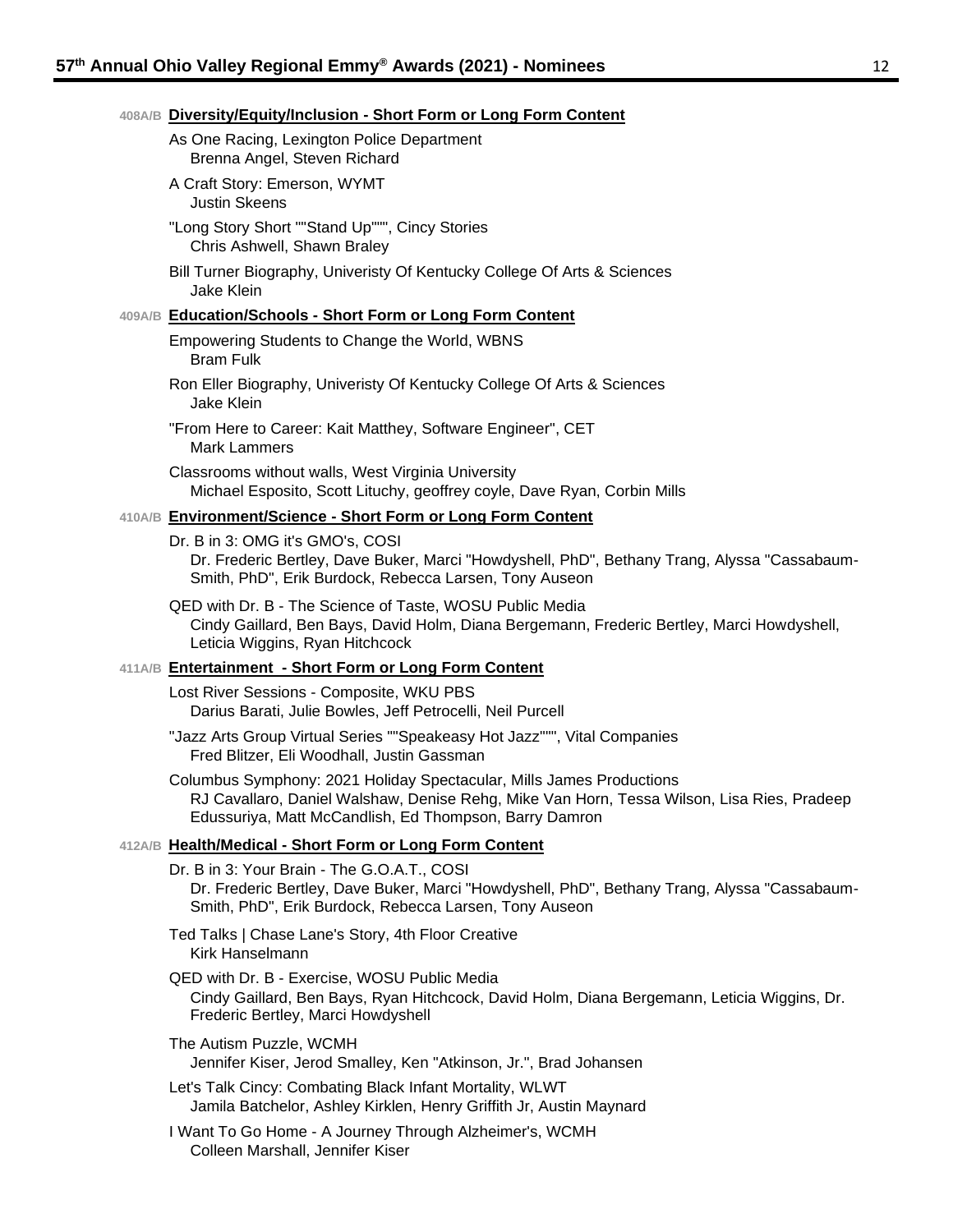#### **412A/B Societal Concerns - Short Form or Long Form Content**

Activists for Change: One Year Later, Spectrum News Ohio Alison Momeyer, Bryan Levin, Brionna Rivers, Jason Pheister, Karl Turner

"Long Story Short ""Aunt Frances""", Cincy Stories Chris Ashwell, Shawn Braley

#### **413A/B, 419B Historical/Cultural/Nostalgia - Short Form or Long Form Content**

Let Ohio Women Vote, CET Kaelin Hagler, Ann Rotolante

Ohio Suffrage History, ThinkTV Ann Rotolante

Broad & High: Aminah Robinson, WOSU Public Media Mary Rathke, David Holm, Ryan Hitchcock, Kate Quickel, Charlene Brown

### **414A/B Human Interest - Short Form or Long Form Content**

Lou Gehrig's Day - Featuring Adam Wilson, 4th Floor Creative Tom Gelehrter, Marc Graham, Joshua Wingett

KFB Voices Alex Miller, Kentucky Farm Bureau Matt Hilton, Michael Corrigan, Austin Anderson

"Long Story Short ""Senior League""", Cincy Stories Chris Ashwell, Shawn Braley

#### **415A/B, 416A/B, Informational/Instructional or Interview/Discussion - Short Form or Long Form**

Dr. B in 3: Race?, COSI

Dr. Frederic Bertley, Dave Buker, Marci "Howdyshell, PhD", Erik Burdock, Rebecca Larsen, Tony Auseon

THE NATURE OF HISTORY, WKU PBS Cheryl Shrader Beckley, Joshua Niedwick, Neil Purcell, Zeb Weese

Urban Consulate Presents: Equity In Education, CET Mark Lammers, Naimah Bilal, JP Leong

#### **418A/B Military - Short Form or Long Form Content**

Housing and Hope: Veteran's Village, WHAS Chris Williams

Airmen of the 88th, "88th Air Base Wing Public Affairs, United States Air Force" Ryan Law

She Serves, WSYX/WTTE Stacia Naquin, Darin Young, Eric Fritchie, Eric Stewart, Christopher Donnelly, Stephen Kappas

#### **420B Politics/Government – Long Form Content**

*\*No entries received a nomination in this category.*

#### **422A/B Weather - Short Form or Long Form Content**

Sunny Fox Campaign, WDRB Morgan Dhee, Thomas (TJ) Grant, Mike Petrig, Scott Brady When Minutes Matter, WLWT Kristin Kay, Allison Rogers, Randi Rico, Kevin Robinson Doppler 10: Ahead of the Storm, WBNS

Ashlee Baracy, Ross Caruso, Jonathan Keilholz, Scott Doelling, Mackenzie Bart, Jeff Booth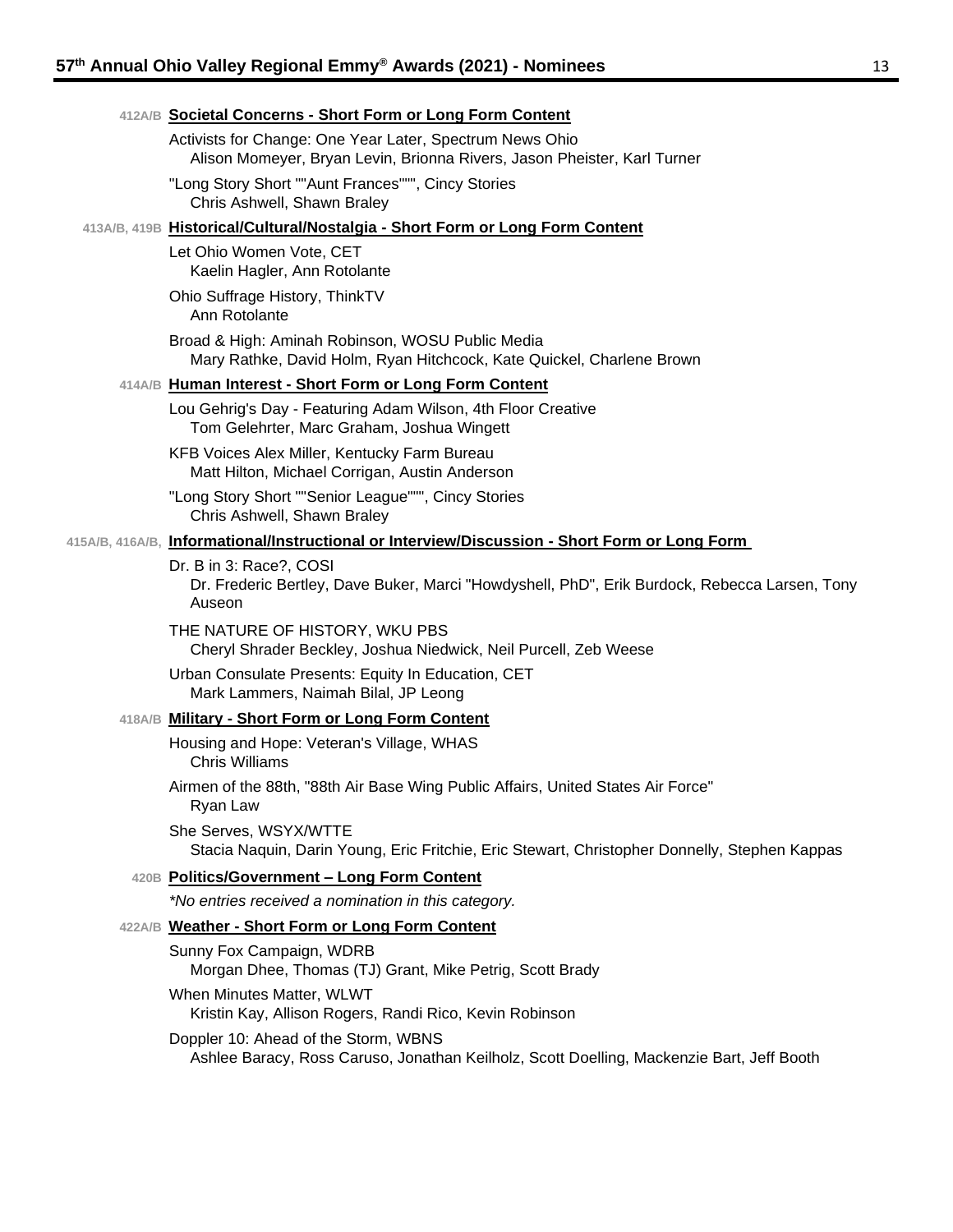| 423A/B Branded Content - Short Form or Long Form Content                                                                    |
|-----------------------------------------------------------------------------------------------------------------------------|
| Ohio State Football: Game Trailer Showcase (Branded Content), The Ohio State University<br>Juan Reyes, Connor Nichols       |
| Kentucky Farm Bureau's Storm Response, Kentucky Farm Bureau<br>Matt Hilton, Dan Smaldone, Austin Anderson, Michael Corrigan |
| Here for Good, Wavelength Films<br>Dave Docimo, Randy Halbig, Rachael Frey, Casi Benedict, Bridget Reid                     |
| Independence Bank - Here for Good, Tanner+West<br>Jason Tanner                                                              |
| 'Welcome Home' - Nationwide + Columbus Crew, Nationwide Insurance<br>John Cropper                                           |
| 500 Public Service Announcement (Single Spot or Campaign)                                                                   |
| UC Health-Nurses, RESLV<br>Scott Thompson, Steve May, Kyle Breitenstein                                                     |
| The Boy PSA (feat. Brett Favre), Yellowhaus Studio<br>Jeff Bucalo                                                           |
| <b>Trust Fall, Real Art</b><br>Stephen Levinson, Cody Brown, Philip Heiss, Kathleen Hartshorn                               |
| 501 Commercial (Single Spot or Campaign)                                                                                    |
| For the Team, Wrigley Media Group<br><b>Wrigley Media Group</b>                                                             |
| Your Success is Everything, Wavelength Films<br>Dave Docimo                                                                 |
| Health Point-The Point of Good Care, RESLV<br>Scott Thompson, Kyle Breitenstein, Steve May                                  |
| Glenn - Story of a Lifetime, Tanner+West<br>Jason Tanner                                                                    |
| 502A News Promotion - Topical (Single Spot)                                                                                 |
| December Tornadoes- 6PM Cold Open, WLEX<br>Dave Medley, Nancy Cox                                                           |
| Where Did The Tax Funds Go?, WDRB<br>Scott Brady                                                                            |
| Miami Valley Murder Mysteries: Karen Goff, WHIO<br><b>Trey Back</b>                                                         |
| I-Team: Fertility Fraud, WHIO<br><b>Trey Back</b>                                                                           |
| 502B/C News Promotion - Image or Campaign                                                                                   |
| We Are Louisville, WDRB<br>Jennifer Ipsan, Scott Brady                                                                      |
| TORNADO WARNING, WDRB<br>Thomas (TJ) Grant, Mike Petrig, Scott Brady, Marc Weinberg                                         |
| Positively LEX18, WLEX<br>Dave Medley, Jared Hamm, Kate Johnson, Devine Carama                                              |
| Morningsare kind of our thing, WLWT<br>Christina Rule, Kerri Hoffman, Pete Salkowski                                        |
| 9 First Warning Spring Weather: Make Sure You Know, WCPO<br>Melisse Marks, Jeremy Glover, Paul Grundy                       |
|                                                                                                                             |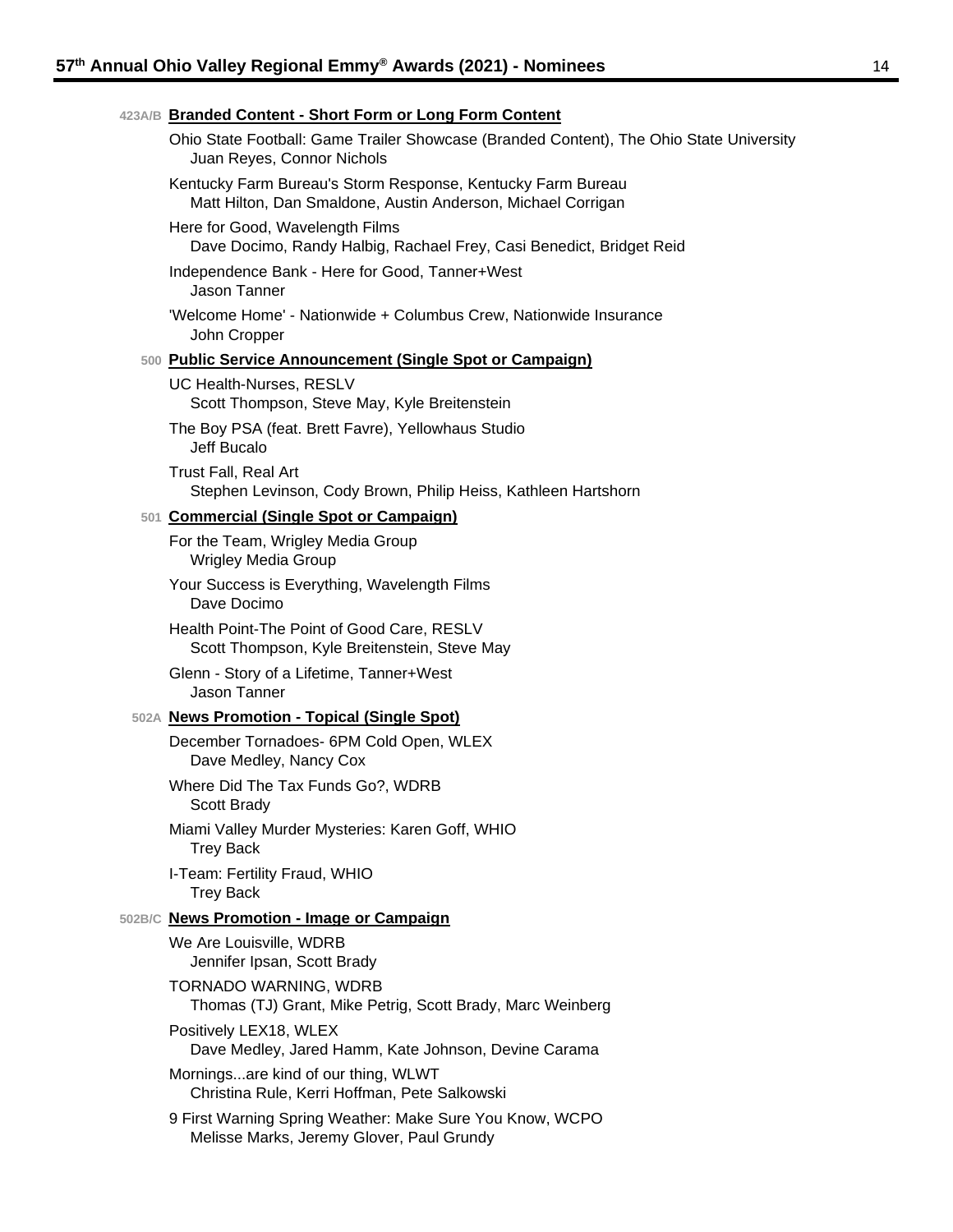#### **502D/E Program or Image Promotion**

'KY United for Tornado Relief'- Cold Open, WLEX Nancy Cox, Dave Medley

WLWT Project CommUnity, WLWT Christina Rule, Kerri Hoffman, Pete Salkowski

The Future Is You!, West Virginia Public Broadcasting John Hale, Patrick Sergent, Daniel Walker

Thee Football Fever, WSYX/WTTE Gerry Puckett, Jayme Pena, Joseph Henry

Matt Barnes Goes to Tokyo!, WCMH Jasmine Logan, Brendan Talarek

#### **502F Long Form Promotional Spot**

*\*No entries received a nomination in this category.*

#### **600A Anchor - News**

2021 Composite, WKRC Paula Toti

JULIE DOLAN - WLKY, WLKY Julie Dolan

"Randy Moore, WFIE", WFIE Randy Moore

A Path of Destruction: A look at the damage caused by tornadoes in Western Kentucky, WXIX Ken Brown

#### **600B Anchor - Weather**

Hannah Strong - Meteorologist, WDRB Hannah Strong

Meteorologist Ryan Hoke - WAVE Weather, WAVE Ryan Hoke

Jeff Booth - Weather Composite, WBNS Jeff Booth

#### **600C Sports Talent**

Neil Sika Sports Talent Composite, Fox Sports Ohio Neil Sika

Trying my best., WCMH Jerod Smalley

2021 Sports Anchoring, WBNS David Holmes

Whitney Talked Sports in 2021, WCMH Whitney Harding

Tyler Greever, WHAS Tyler Greever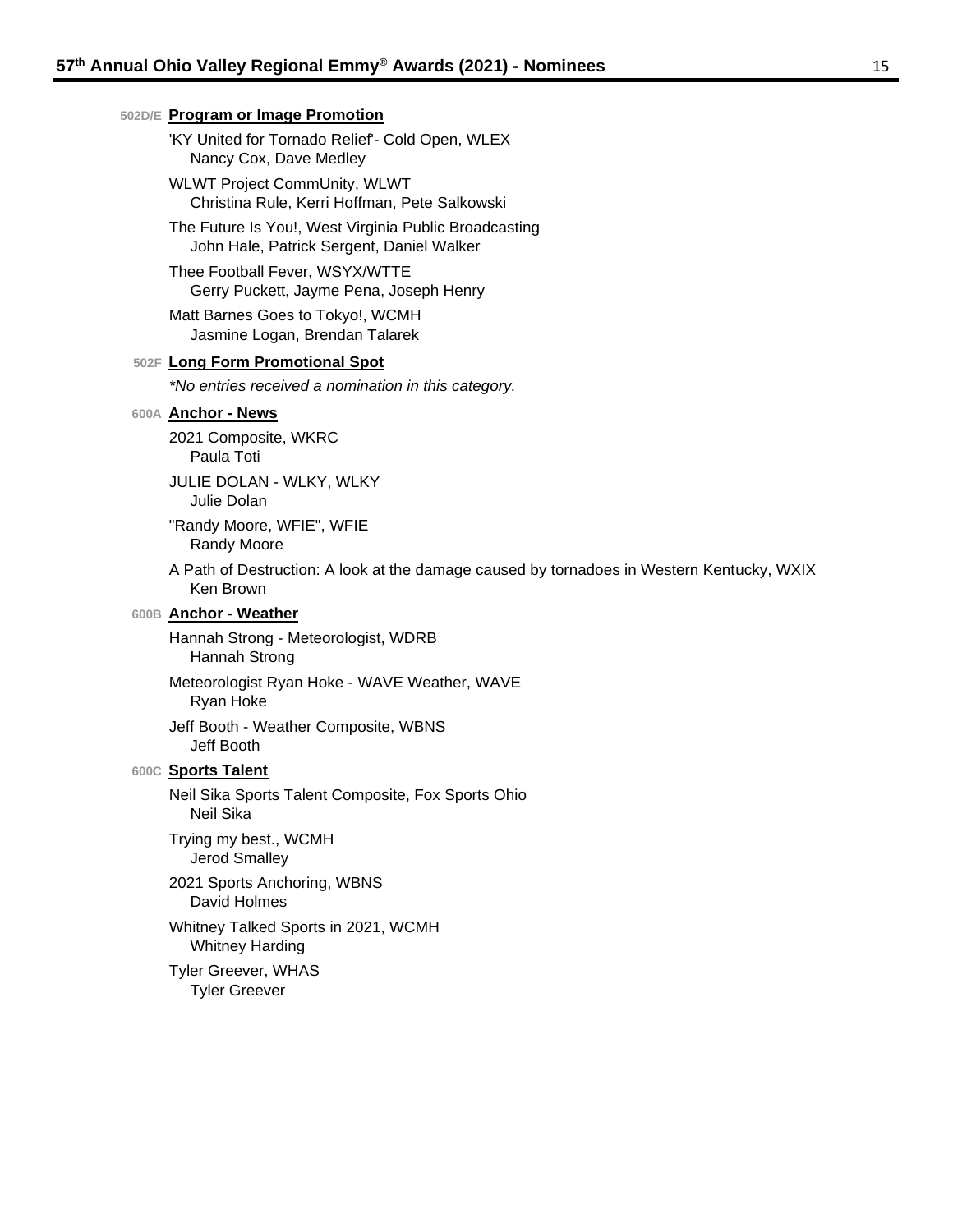| 600D Reporter - Daily News                                                                                              |
|-------------------------------------------------------------------------------------------------------------------------|
| Cassy Arsenault Daily News Reporter, WKRC<br>Cassandra Arsenault                                                        |
| Jonathon Gregg, Spectrum News 1<br>Jonathon Gregg                                                                       |
| <b>GLADYS BAUTISTA - WLKY, WLKY</b><br>Gladys Bautista                                                                  |
| Jatara McGee Composite, WLWT<br>Jatara McGee                                                                            |
| <b>600E Reporter - Investigative</b>                                                                                    |
| John Boel Investigative Composite, WAVE<br>John Boel                                                                    |
| Bennett Haeberle Investigates, WBNS<br><b>Bennett Haeberle</b>                                                          |
| 600E Talent Reporter Investigative_Paula Vasan, WHAS<br>Paula Vasan                                                     |
| "Duane Pohlman, Chief Investigative Reporter", WKRC<br>Duane Pohlman                                                    |
| 600F Reporter - Specialty Assignment                                                                                    |
| "Duane, Is That Right?", WKRC<br>Duane Pohlman                                                                          |
| Gilbert Corsey, WDRB<br><b>Gilbert Corsey</b>                                                                           |
| Mixing It Up, WHAS<br>John Charlton                                                                                     |
| Lisa Rantala: Real & Relevant, WSYX/WTTE<br>Lisa Rantala                                                                |
| Shay McAlister, WHAS<br>Shay McAlister                                                                                  |
| 600G/H Performer/Narrator/Program Host                                                                                  |
| Books Alive! For Kids - A Black Anthology of Music: The Resilience of Jazz, GreenCraft Media<br><b>Garrett Steagall</b> |
| Books Alive! For Kids - A Black Anthology of Music: The Resilience of Jazz, GreenCraft Media<br><b>Rico Bruce Wade</b>  |
| Cameron Fontana, WSYX/WTTE<br>Cameron Fontana                                                                           |
| 601 Live News Producer                                                                                                  |
| Hissong Live Producer Composite, WDRB<br>Rod Hissong                                                                    |

Megan Short Composite, WHAS Megan Short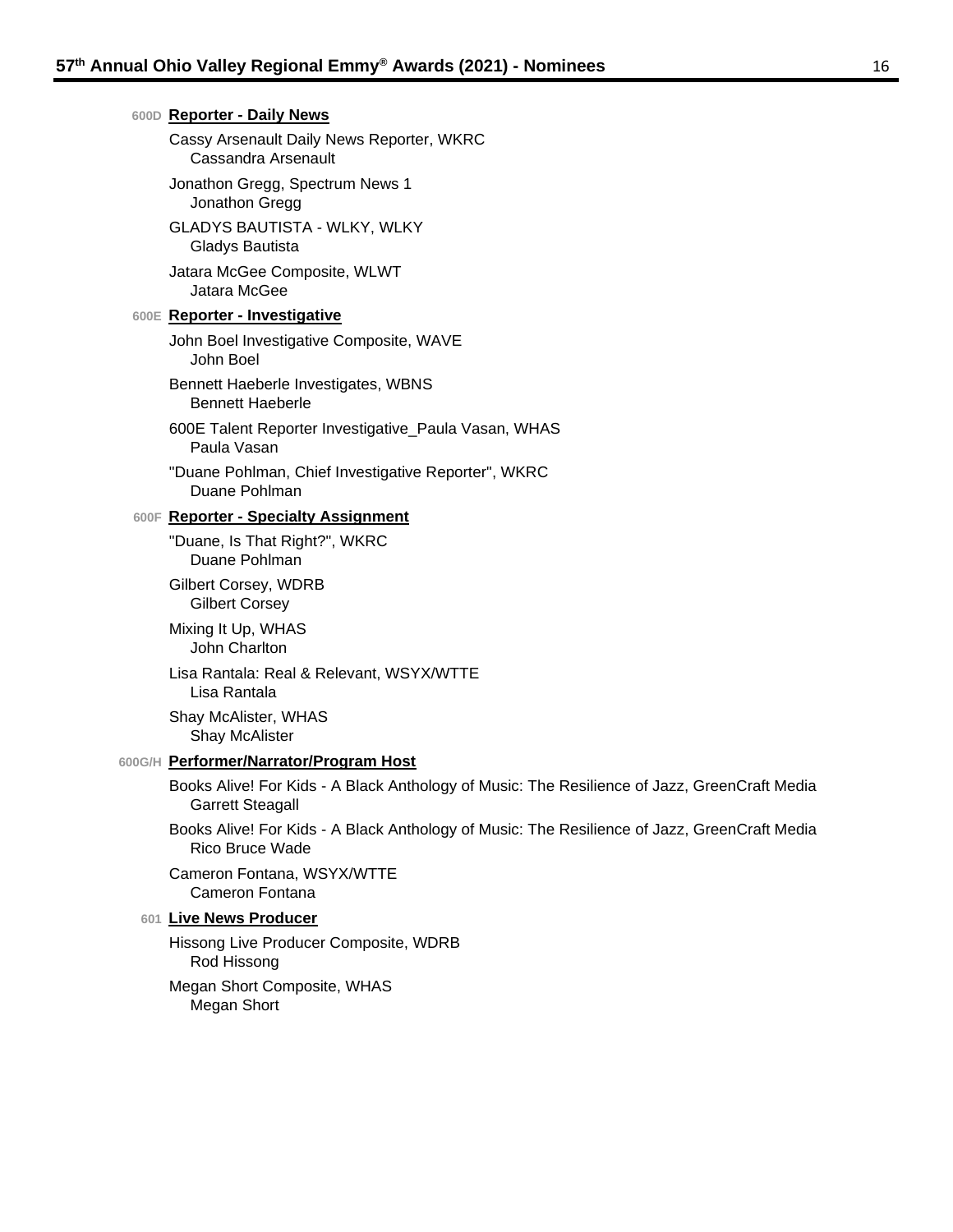| 602A Writer - News                                                                     |
|----------------------------------------------------------------------------------------|
| Words: A Favorite Pastime, WBNS<br><b>Bryant Somerville</b>                            |
| Boel Writing Composite, WAVE<br>John Boel                                              |
| My Friend Drew Flagge, Spectrum News 1<br>Jonathon Gregg                               |
| 2021 Writing Composite, WBNS<br>David Holmes                                           |
| 602B Writer - Short Form Content                                                       |
| Here for Good, Wavelength Films<br>Dave Docimo, Randy Halbig                           |
| 2021 Writing, WBNS<br>David Holmes                                                     |
| Glenn - Story of a Lifetime, Tanner+West<br>Jason Tanner                               |
| 602C Writer - Long Form Content                                                        |
| Angels on Horseback: Midwives in the Mountains, KET<br>Chelsea Gorham                  |
| THE NATURE OF HISTORY, WKU PBS<br><b>Cheryl Shrader Beckley</b>                        |
| 602D Writer - Spot Announcment                                                         |
| *No entries received a nomination in this category.                                    |
| 603A/B/D Director                                                                      |
| Books Alive For Kids!, Zomotion Pictures<br>Alphonzo Wesson                            |
| Kentucky Tornado Damage & UofL AD Resignation, WDRB<br>Kyle Lizenby                    |
| WDRB December 15th Tornado/Biden Visit Coverage, WDRB<br><b>Chad Kantlehner</b>        |
| 604A Editor - News                                                                     |
| <b>COMPOSITE, WLKY</b><br>Scott Eckhardt                                               |
| Phillip Murrell, WHAS<br><b>Phillip Murrell</b>                                        |
| 604B Editor - Short Form Content                                                       |
| Xavier Crosstown Shootout Intro Video, 4th Floor Creative<br>Joshua Wingett            |
| The Birds of America at the Hutchins Library, WYMT<br><b>Justin Skeens</b>             |
| Cincinnati: 20 Years of Change? - Trailer, WKRC<br><b>Tim Fair</b>                     |
| 2021 FC Cincinnati Kit Reveal, 4th Floor Creative<br>Connor Leupp                      |
| A.J. Green Farewell, Cincinnati Bengals<br>Luke Johnson                                |
| Ryan Duffy Editing Composite, University Of Kentucky Sports Video<br><b>Ryan Duffy</b> |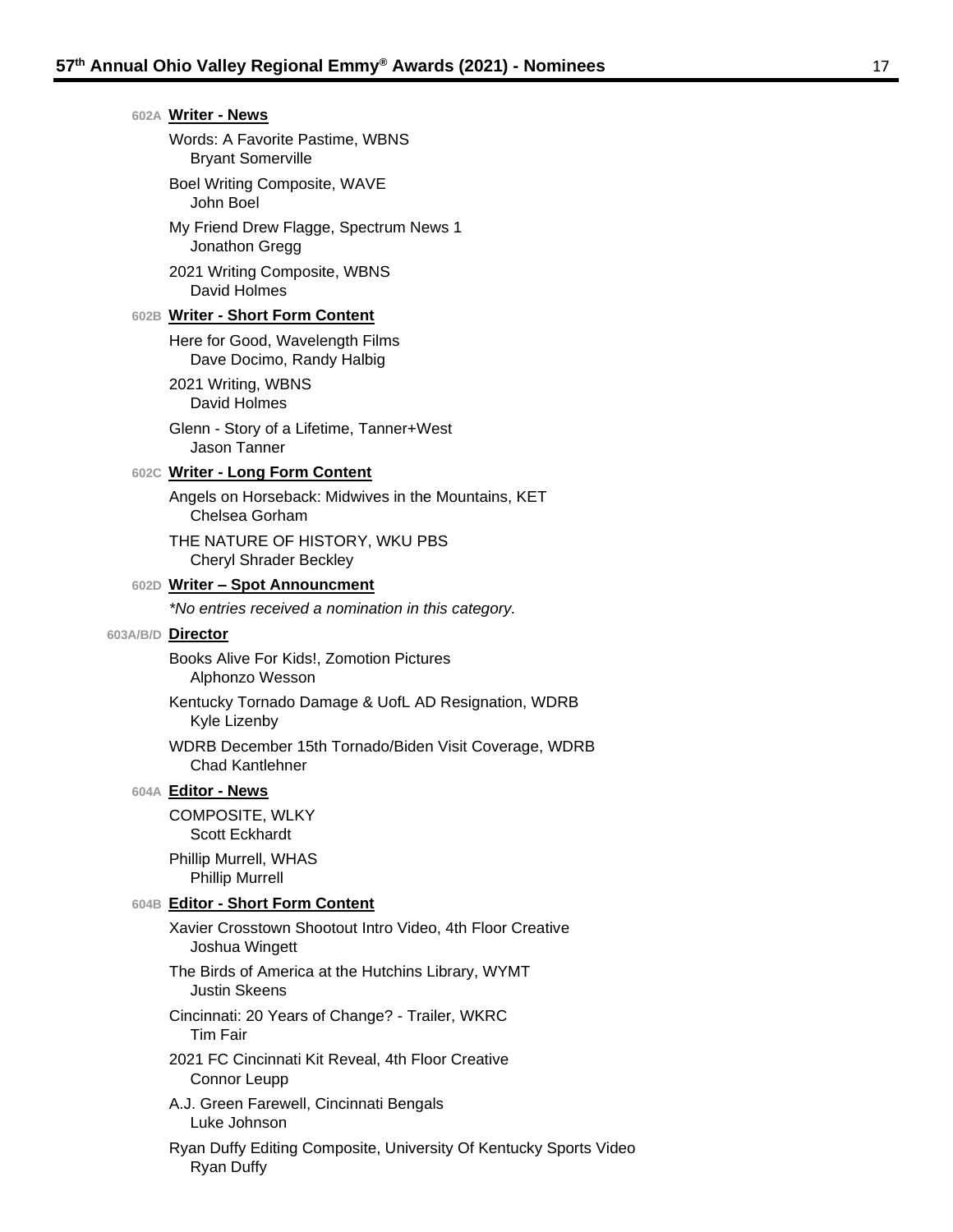#### **604C Editor - Long Form Content**

Cincinnati: 20 Years of Change, WKRC Raymond Pfeffer

Behind the Battle, Columbus Blue Jackets Jonathan DeMuth

Long Story Short, Cincy Stories Chris Ashwell

#### **604D Editor – Spot Announcment**

*\*No entries received a nomination in this category.*

#### **605A/B Photographer - News or Sports**

Composite, WLKY Scott Eckhardt

The BUKKA Monster, Spectrum News 1 Jonathon Gregg

My Favorite Stories, WDRB Dominik Fuhrmann

Ohio State Football: Game Trailer Showcase (Photography), The Ohio State University Juan Reyes, Connor Nichols

Derby 147, WLKY Scott Eckhardt

#### **605C/D Photographer - Short Form or Long Form Content**

A Craft Story: Emerson, WYMT Justin Skeens

KFB Voices Composite, Kentucky Farm Bureau Matt Hilton, Austin Anderson, Michael Corrigan

Glenn - Story of a Lifetime, Tanner+West David Grinnell

#### **606, 607A/B Video Essay or Video Journalist**

Proud of Our Flags, WBNS Scott Doelling

Just Call Me Bert, WBNS Bryant Somerville

Spirit of the Bluegrass, WDKY Marvin Bartlett

"On The Farm, On The Road, Online, And On The Top Shelf", WHAS John Charlton

#### **608A/B Graphic Arts - Motion Graphics/Visual Effects/Compositing**

FORM & FUNCTION, WDRB Thomas Grant, Mike Petrig, Don Dunn "Columbus Metropolitan Library 2021 Celebration of Learning - ""Sounds of the Library""", Vital Lillian Clifton, Justin Gassman Nyerges composite, The Cincinnati Enquirer/Cincinnati.com Michael Nyerges Angels on Horseback: Midwives in the Mountains, KET Micah Trivisonno, Clark Bradshaw GOING HOLLYWOOD, WDRB Thomas Grant, Mike Petrig